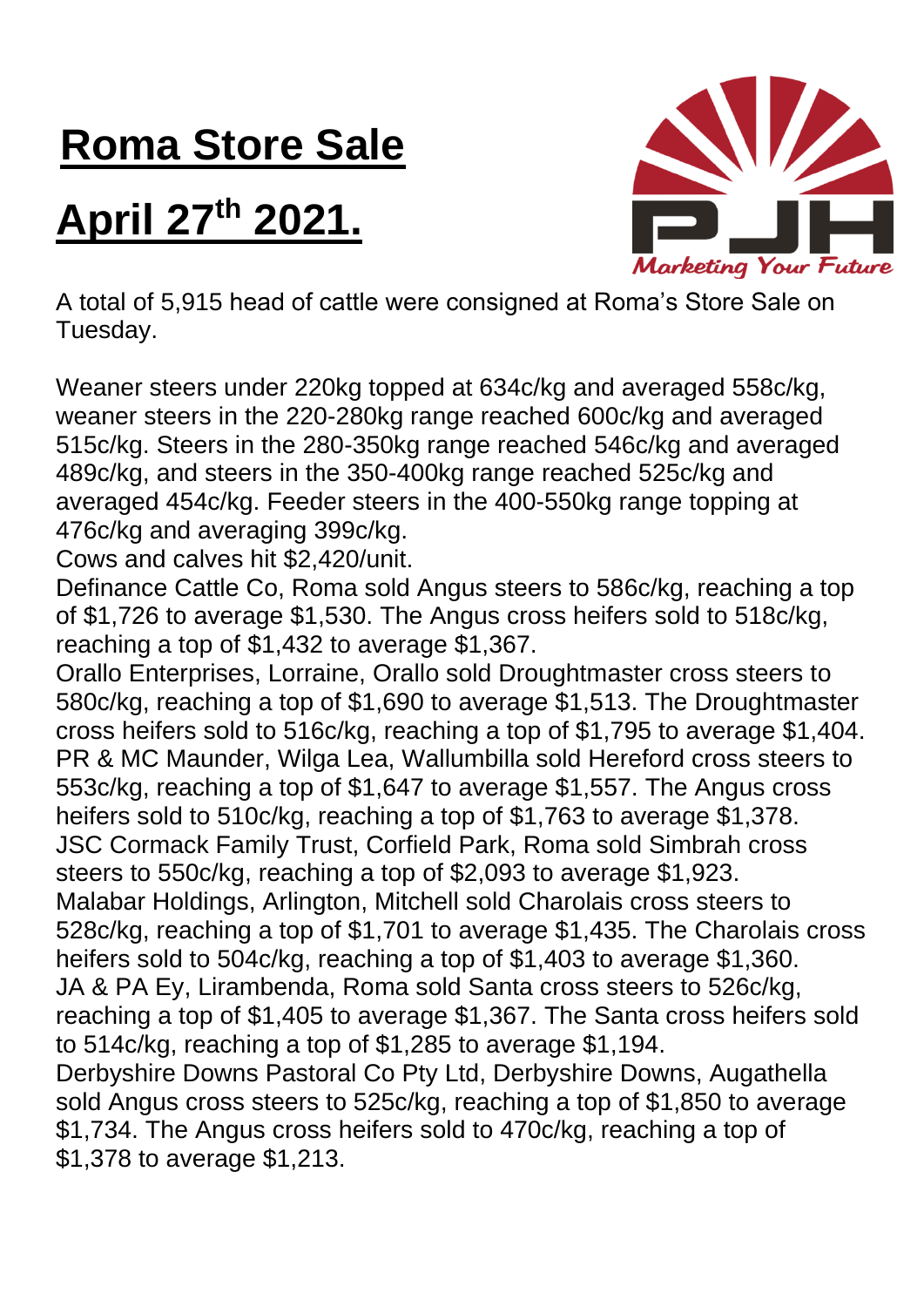AJ & CJ Adams, Rostrenor, Blackall sold Brahman cross steers to 516c/kg, reaching a top of \$1,627 to average \$1,512. The Brahman cross heifers sold to 460c/kg, reaching a top of \$1,205 to average \$1,147. Neven Grazing Co, Blue Hills, Injune sold Simmental cross steers to 502c/kg, reaching a top of \$2,015 to average \$1,850. The Simmental cross heifers sold to 486c/kg, reaching a top of \$1,737 to average \$1,607. Loudon Bros. Pty Ltd, Dunkeld Stn, Mitchell sold Brahman cross steers to 500c/kg, reaching a top of \$1,591 to average \$1,365.

T East & J Lang, Jireh Park, Muckadilla sold Charolais steers to 498c/kg, reaching a top of \$1,602 to average \$1,602. The Charolais cross heifers sold to 476c/kg, reaching a top of \$1,341 to average \$1,341.

Tony Purcell, Chain of Holes, Mitchell sold Angus cross steers to 494c/kg, reaching a top of \$1,922 to average \$1,755.

M & S Benson, Seaside, Yuleba sold Angus steers to 455c/kg, reaching a top of \$1,890 to average \$1,752.

Bond SC & TC, Borromoore, Roma sold Simmental cross steers to 449c/kg, reaching a top of \$2,010 to average \$1,923.

R Pollock, Carlton, Roma sold Droughtmaster steers to 442c/kg, reaching a top of \$1,944 to average \$1,819.

Yarrawonga Cattle Co, Yarrawonga, Wallumbilla sold Santa steers to 370c/kg, reaching a top of \$2,399 to average \$2,341.

Heifers under 220kg topped at 608c/kg and averaged 519c/kg, while heifers in the 220-280kg range topped at 550c/kg and averaged 474c/kg. Heifers in the 280-350kg range topped at 514c/kg, averaging 418c/kg. Heifers in the 350-450kg range topped at 480c/kg, averaging 391c/kg. John E York, Taunton, Roma sold Santa cross heifers to 473c/kg, reaching a top of \$1,671 to average \$1,502.

AJM Pastoral Company, Wyandra sold Composite heifers to 430c/kg, reaching a top of \$1,820 to average \$1,518.

Cows in the 300-400kg range reached 286c/kg and averaged 226c/kg, while cows in the 400kg-500kg range reached 307c/kg and averaged 278c/kg. Cows over 500kg topped at 322c/kg, averaging 296c/kg.

## *NEXT STORE SALE IS 4 th MAY PJH SELL 6 th POSITION*